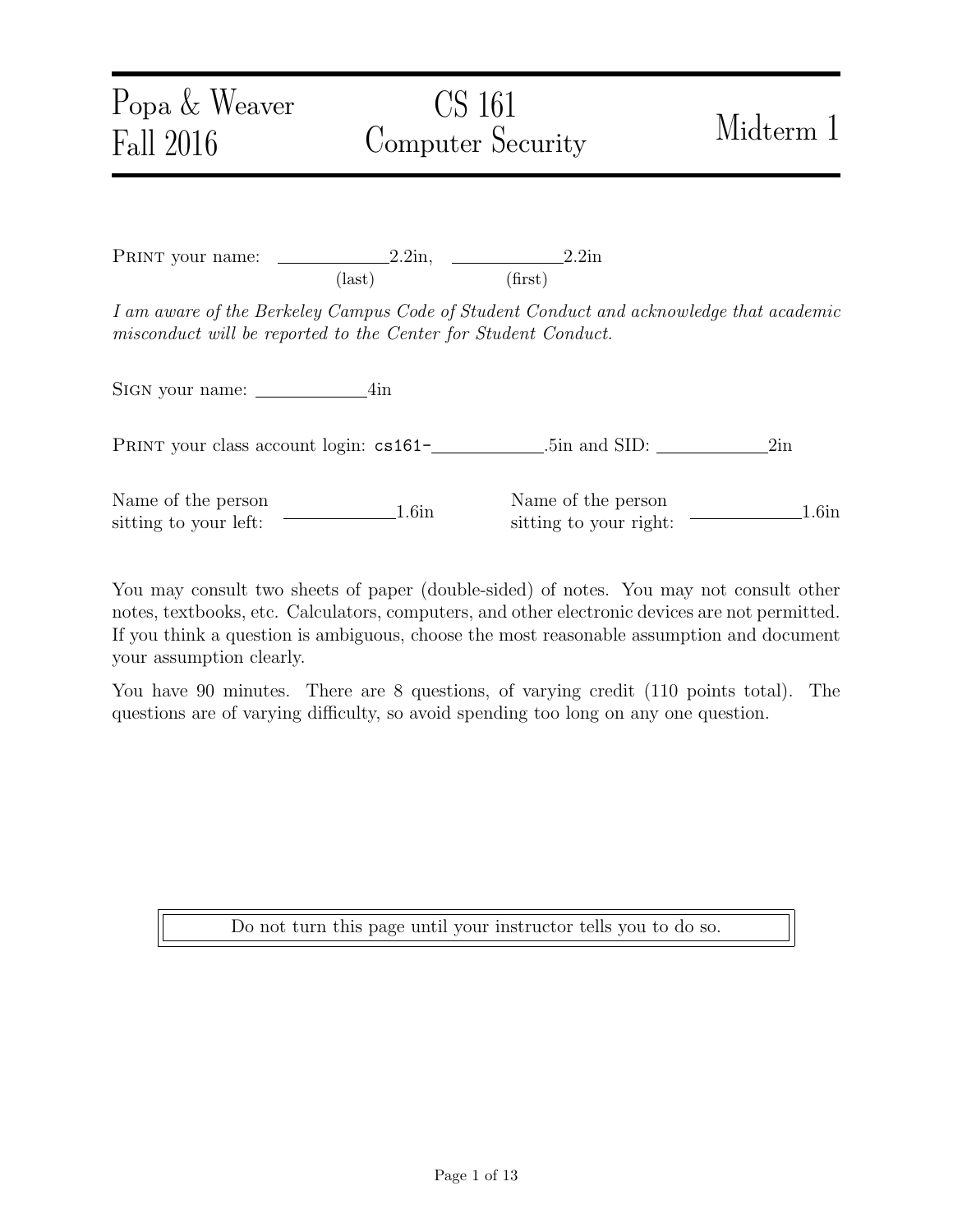### Problem 1 True/False (18 points)

Circle True or False. Do not justify your answer.

(a) True or False: Having a non-executable stack and heap is sufficient to protect against buffer overflow code execution attacks.

Solution: False.

(b) True or False: Setting the NX bit (i.e. disabling executable permission) on pages spanning the program's stack would prevent buffer overflow attacks

Solution: False. ROP attacks

(c) True or False: Consider a program that is compiled with stack canary protection. The canary has the same value across multiple executions of the program.

Solution: False.

(d) True or False: Alice encrypts messages for Bob using a block cipher in CBC mode. Instead of using fully random IVs every time she encrypts a message, Alice uses  $R, R+1, R+2$ , and so on, where R is a random value she chose once. This scheme is IND-CPA secure.

Solution: False. For example, an eavesdropper can tell if  $m_2 = m_1 - 1$ .

(e) True or False: The same question as above but for CTR mode.

Solution: True. The IVs will be different.

(f) TRUE or FALSE: Alice encrypts a message,  $M$  using a block cipher in CBC mode with a random IV and sends the ciphertext  $C$  to Bob along an insecure channel. It is computationally infeasible for an adversary to modify  $C$  such that Bob receives and can validly decrypt a different message  $M'$ .

Solution: False. Encryption guarantees confidentiality, but not necessarily integrity. An attacker could change the IV to some IV', thus changing the value of the first message block received by Bob.

(g) TRUE or FALSE: If Alice uses the same one-time-pad twice, to encrypt  $M_1$  and  $M_2$ , an eavesdropper could discover whether or not  $M_1 = M_2$ .

Solution: True. Given  $M_1 \oplus K$  and  $M_2 \oplus K$ , an eavesdropper can  $\oplus$  the two together to get  $M_1 \oplus M_2$ . This is 0 if and only if  $M_1 = M_2$ .

(h) True or False: CBC-mode decryption is parallelizable.

Solution: True. CBC-mode encryption is not parallelizable, while CBC-mode decryption is parallelizable.

(i) True or False: Consider a man-in-the-middle attacker for Diffie-Hellman that cannot modify the network messages or insert new messages - the only thing it can do is eavesdrop messages and sees all the information Alice and Bob send to each other. Diffie-Hellman is insecure for such a man-in-the-middle attacker.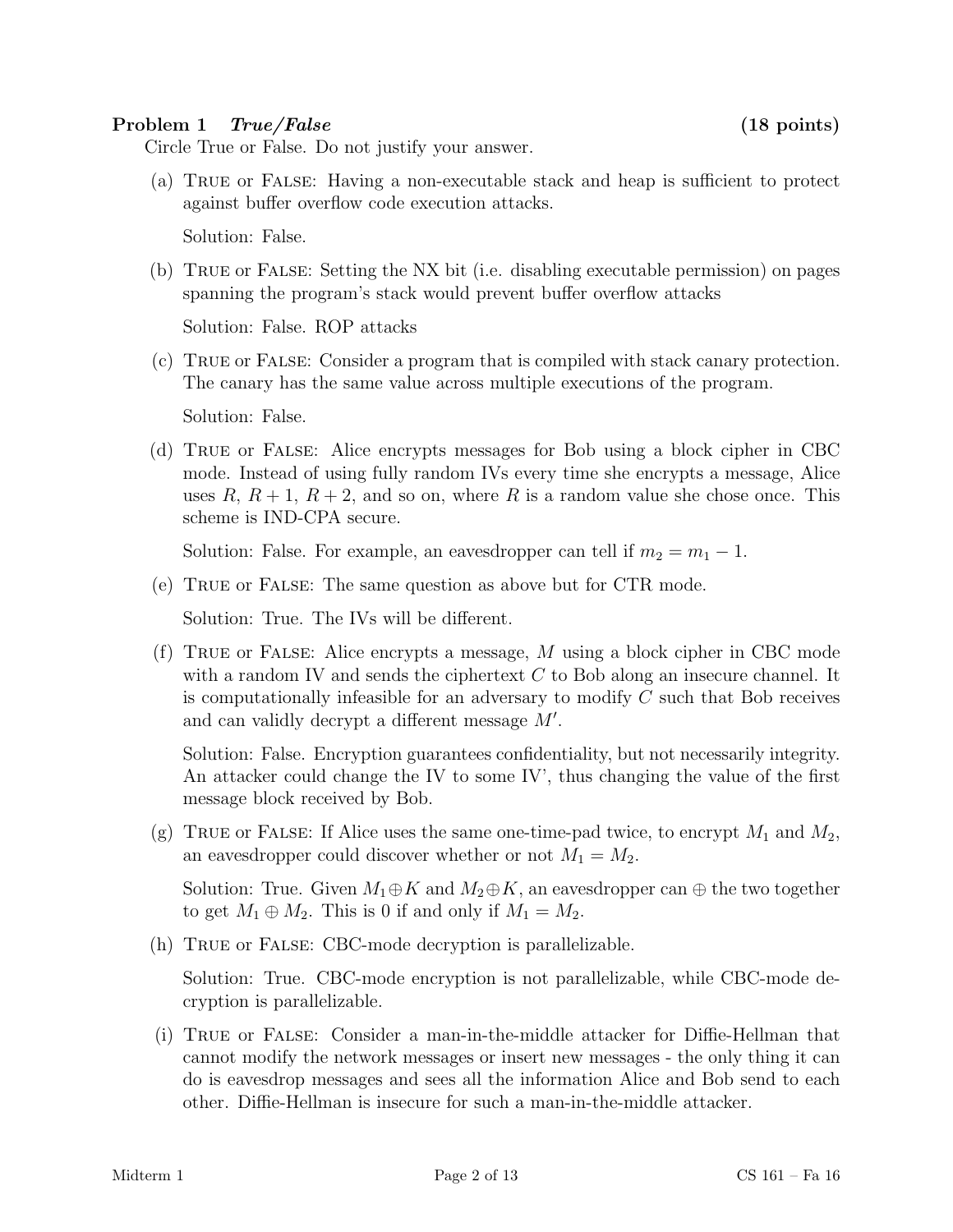Solution: False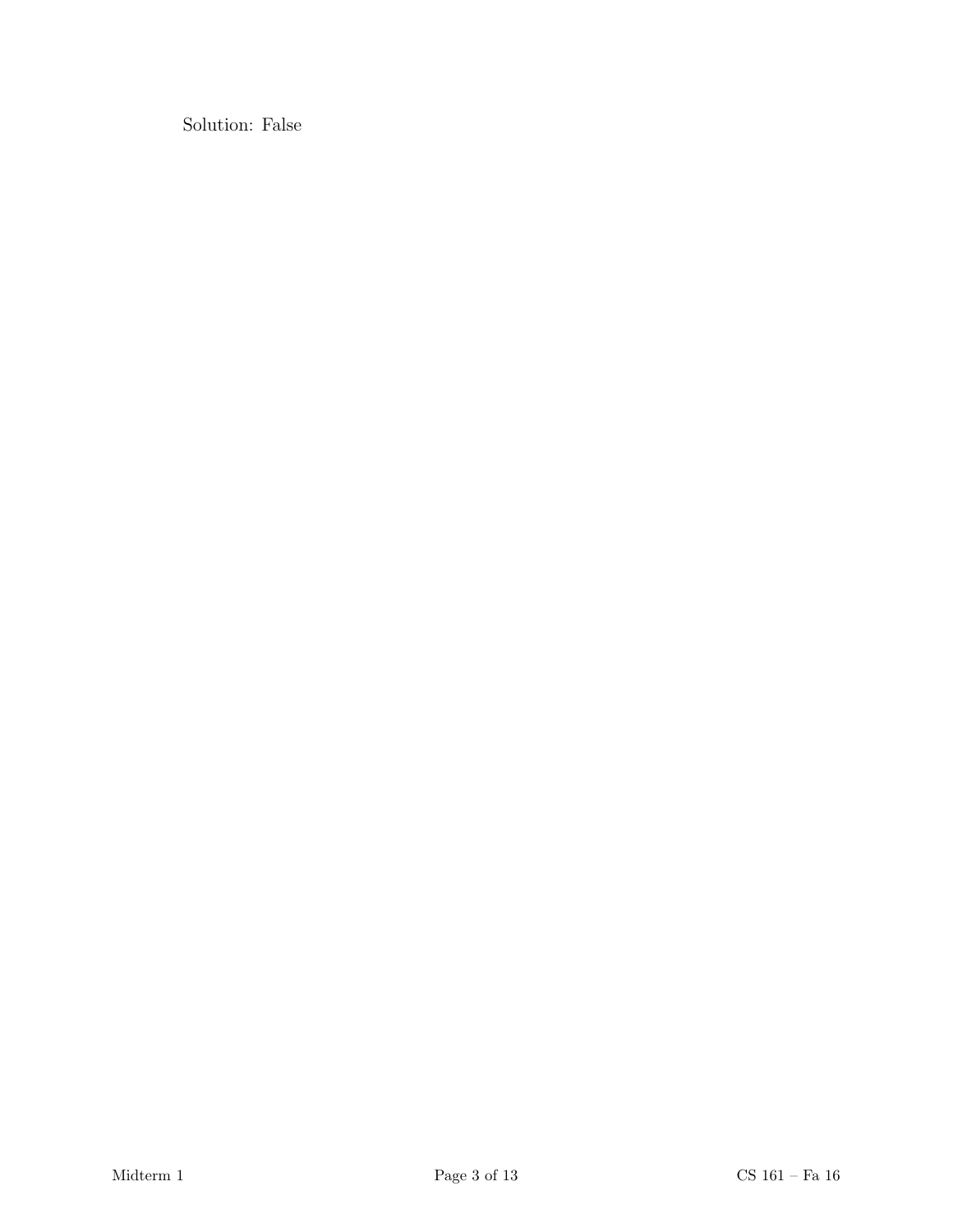### Problem 2 Shorts (8 points)

Provide one short answer (with no explanation). Do not provide more than one answer because you will not receive credit even if the answers include the correct answer.

(a) You try to overflow a vulnerable stack buffer in a target program, and the module is alerted to an overwritten value. What defense mechanism does the module have in place?

Solution : stack canaries

(b) You try to overflow a vulnerable buffer in a target program, overwriting the saved instruction pointer to point to your malicious code on the stack. You know exactly where your malicious code resides, but it does not run. What defense mechanism does the module have in place?

Solution : DEP,  $W^X$ 

(c) You try to overflow a vulnerable buffer in a target program, but the memory layout has been randomized and you do not know where any code is. What defense mechanism does the module have in place?

Solution : ASLR

(d) Name one method that prevents against Return-Oriented Programming attacks. Solution : memory safe programming languages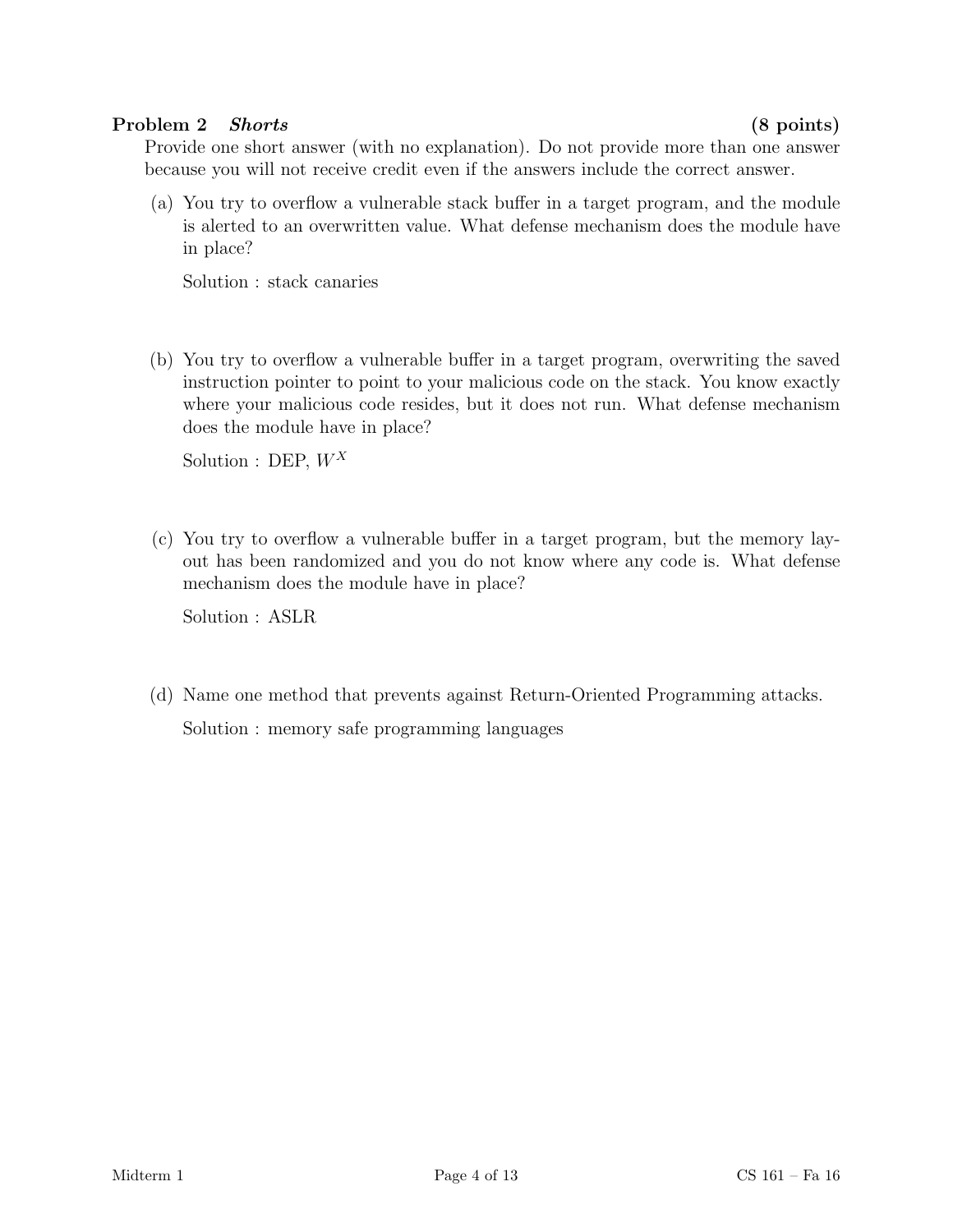## Problem 3 Good and bad hashes (18 points)

The following are some hash function candidates  $h'$ . For each, circle whether it is collision resistant or a one-way function (could be either, none, or just one). If you do not circle one property (indicating that  $h'$  does not satisfy it), give a concrete example of when  $h'$ fails, namely, either show how to invert the function or exhibit two values that collide. (And if you do not circle both properties, you should supply a counterexample for each). Assume that  $h$  is a secure cryptographic hash function.

(a) ONE WAY or COLLISION-RESISTANT:  $h'(x) = x$ 

Not one-way (trivial right inverse), but collision-resistant because there are no collisions at all.

(b) ONE WAY or COLLISION-RESISTANT : h'(x) = h(h(x))

This is fine.

(c) ONE WAY or COLLISION-RESISTANT:  $h'(x) = h(x) \mod 10$ , where 10 is just the constant number 10

Not one-way, because it is easy to find and x' such that  $h'(x') = h'(x)$ . And hashing any eleven values will lead to a collision, by the pigeonhole principle.

(d) ONE WAY or COLLISION-RESISTANT: h'(x) = h(first  $n-1$  bits of x), where n is the number of bits of x

 $x$  and  $x'$  of the same length but differing in the last bit will collide.

(e) ONE WAY or COLLISION-RESISTANT:  $h'(x) = g^x \mod p$  for p a large prime and g a random generator mod p

One-way from discrete log, but x and  $x + p - 1$  collide.

(f) ONE WAY or COLLISION-RESISTANT:  $h'(x) = h(x)$  | "hello", where '|' denotes concatenation

This is fine.

(g) ONE WAY OF COLLISION-RESISTANT:  $h'(x) = x^2$ 

Not one-way: can take square roots (note: only a right inverse is required, because in general hash functions have infinite domain but finite domain, so there are infinitely many  $x$  that hash to the same value).

Not collision-resistant:  $h'(x) = h'(-x)$ .

(h) ONE WAY or COLLISION-RESISTANT :  $h'(x) = h(x) | x$ 

Collision-resistant due to the hash in the output but trivially invertible.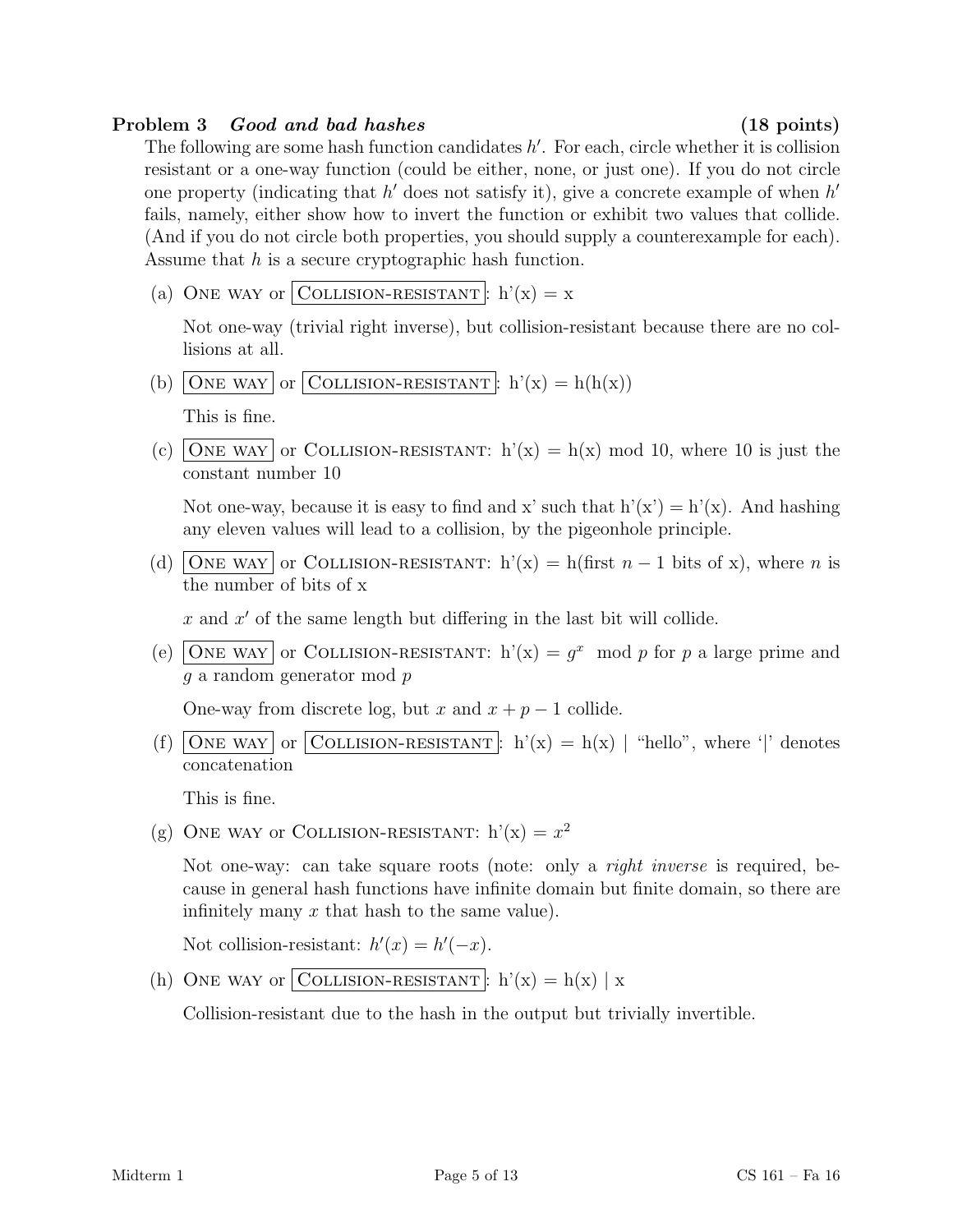Problem 4 Vulnerable code (12 points)

```
1 void greet (char *arg) {
 2 char buffer [16];<br>3 printf ("I_{\sqcup}am_{\sqcup}Ali)print([T_{\sqcup am_{\sqcup}} Alice, {\sqcup what_{\sqcup} is_{\sqcup} your_{\sqcup} name? \n\wedge n");
 4 scanf ("%s", buffer);
 5 printf ("Whats\lim_{u \to \infty}", buffer);
 6 }
 \frac{7}{8}int main (int argc, char * argv [])
 9 {
10 char beg [6] = 'Huh...';
11 char end [9] = 'maybe_Unot?';<br>12 strncat (beg. end. 5):
     strncat (beg, end, 5);
13 greet ( argv [1]);
14 return 0;
15 }
```
(a) What is the line number that has a memory vulnerability and how is this vulnerability called?

Solution : 4. Buffer overflow vulnerability

(b) Just before the program executes line 4, the registers are:

esp: 0xbffffb20

ebp: 0xbffffb48

Given this information, describe how an attacker would take advantage of the vulnerability. Also make sure to include the address that the attacker needs to overwrite.

Solution: The ebp frame pointer is pointing at 0xbfffb48, the return address you want to write over is 4 bytes above that at 0xbfffb4c. Write 44 bytes of garbage to get to the return address, then fill it with the address pointing to your malicious code.

(c) What should you change to fix the problem in part (a)?

Solution : length check before filling buffer

(d) Given the code as is, would stack canaries prevent exploitation of this vulnerability? Why or why not?

Solution : Yes. Overflow would be detected before following the poisoned return address.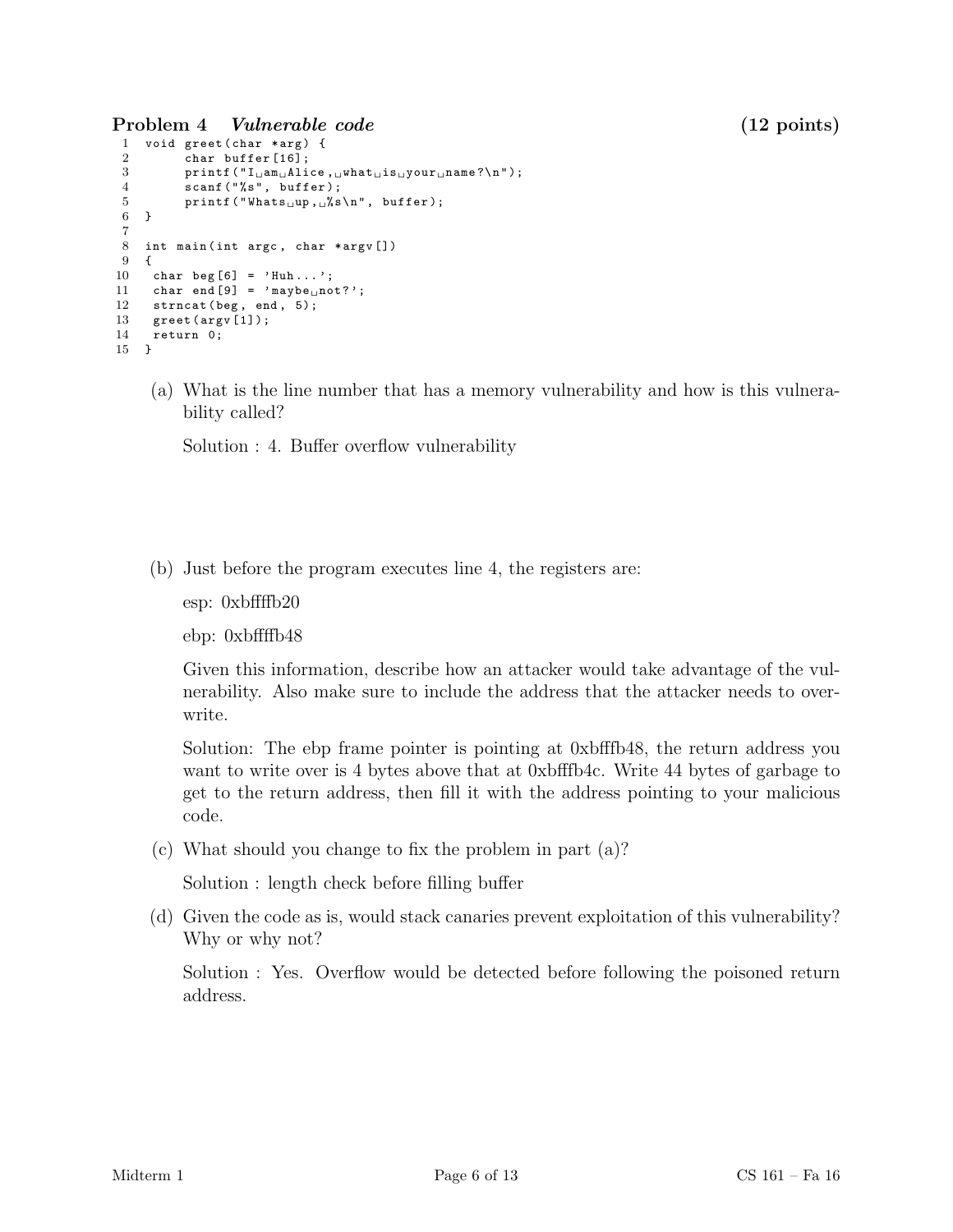## Problem 5 Securing chat (16 points)

Consider ACME Corporation's secure online messaging protocol, which is as follows. Each user u has a private key  $SK_u$  and a public key  $PK_u$ . Assume that ACME correctly distributes users' public keys, and attackers did not interfere with this process.

Consider that Alice wants to communicate with Bob. Alice has  $PK_{Bob}$ . The protocol is as follows:

- 1. Alice randomly generates a symmetric key K.
- 2. Alice encrypts  $wrapped_K = encrypt(PK_{Bob}, K)$ .
- 3. Alice signs  $sig = sign(SK_{Alice}, wrapped_K)$ .
- 4. Alice sends  $(wrapped_K, sig)$  to Bob.
- 5. Then, when Alice wants to send a message M to Bob, she computes  $T = MAC(K, M)$ and sends  $(M, T)$ .

These are sent through the Internet, and attackers may observe and modify the data.

(a) Bob has  $PK_{Alice}$ . When he receives sig, wrapped K, M, and T, indicate the steps Bob must take to verify that Alice was the one who sent the message M and that it was not modified by an attacker.

Solution:

- Verify wrapped key:  $verify(PK_{Alice}, wrapped_K, sig)$ ,
- Decrypt the key  $decrypt(SK_{Bob}, wrapped,K) \rightarrow K$ ,
- Compute  $T' = MAC(K, M)$  and check that  $T' = T$ .

If all checks pass, Bob can be assured that Alice sent this message.

- (b) Can Alice initiate a conversation with Bob and send him a message while he is offline? Namely, can he verify the message without interacting with Alice? Yes
- (c) Bob wants to report that Alice sent messages which violates ACME's rules. He decides to disclose the transcript (containing sig, wrapped  $K$ , M, and T) and K to Charlie, who works at ACME. Charlie also has  $PK_{Alice}$ . Does this information prove that Alice intentionally sent  $M$ ? If so, how can Charlie verify that? If not, explain why.

No because Bob can create a new MAC for a separate message. He has the secret key  $K$  for that.

(d) This protocol does not protect the confidentiality of the message from an attacker eavesdropping on the network. Indicate which of the steps above 1–5 need to be amended to provide confidentiality, and provide replacements here such that the overall protocol provides confidentiality.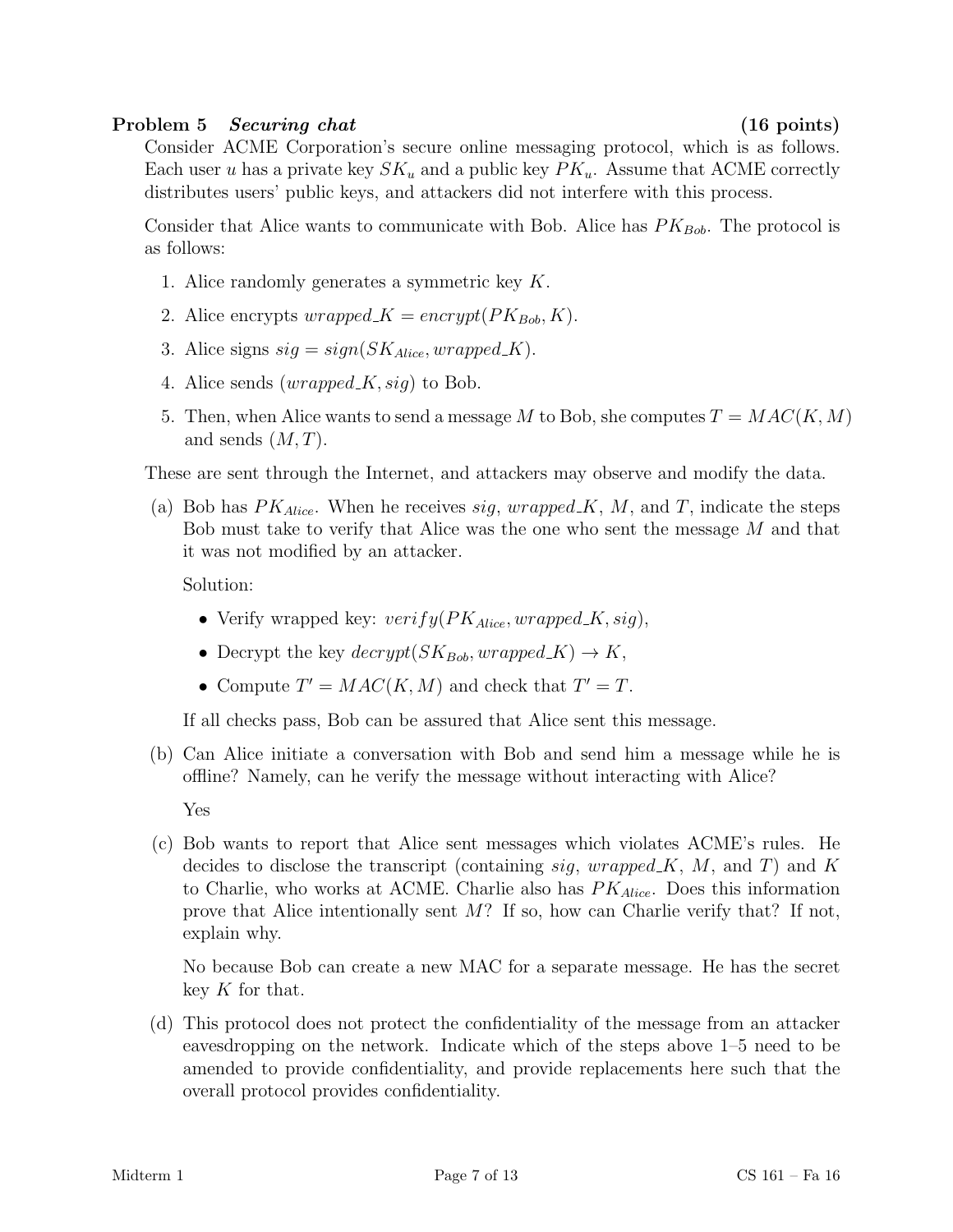The message M is sent in plaintext. Moreover, the MAC leaks about the data. It provides integrity and not confidentiality.

Alice generates a new key K' and wraps  $wrapped K' = encrypt(PK_{Bob}, K')$  and signs it  $sig' = sign(SK_{Alice}, wrapped_{K'})$ . She sends  $wrapped_{K'}$  and  $sig'$  to Bob along with the previous wrapped key. Instead of (M, T), it sends (M', T'), where  $M' = encrypt(K', M)$  and  $T' = MAC(K, M').$ 

Using the same key K instead of  $K'$  (and not generating  $K'$  above was also acceptable). It is safer to use a different key as with  $K'$ , but we did not cover this distinction in class. Also, using  $\text{encryption}(PK_{Bob},(M, T))$  was also acceptable.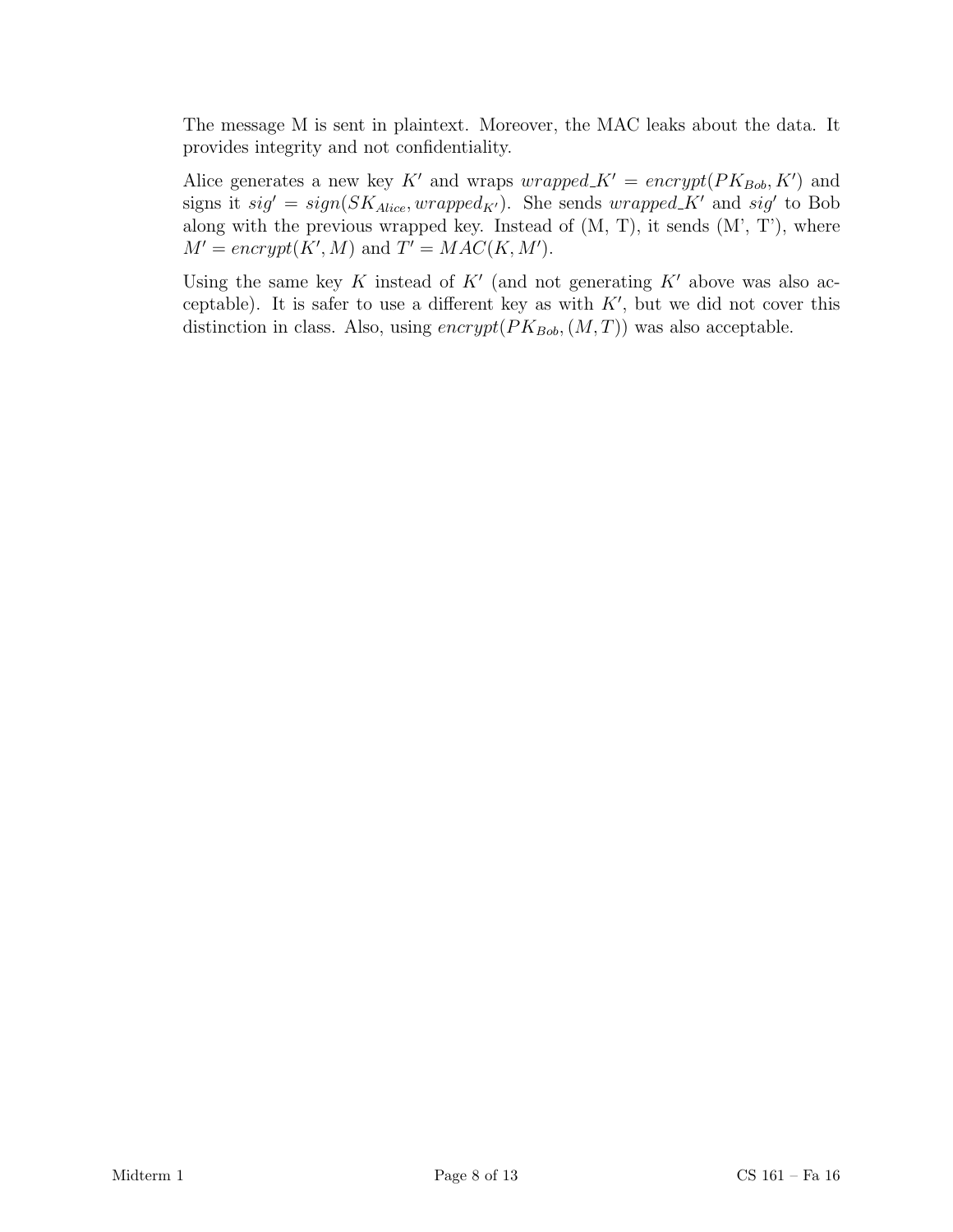## Problem 6 Yet Another Memory Safety Attack (8 points)

Consider the C program in Figure [1,](#page-8-0) which is compiled for a 32-bit x86 machine. For your reference, we illustrate the stack frame layout for this procedure. Assume that the compiler has allocated no additional space for alignment or padding, beyond what is needed to allocate the database in stack.

(a) The procedure contains a vulnerability that can be used to exploit control flow and execute shell code, which you can assume is already placed in memory at address 0xdeadbeef. Give an invocation of updateRecord that exploits the program.

Solution: updateRecord(64, AGE, 0xdeadbeef)

(b) Your colleague tells you to enable stack canaries to avoid an attack of this form. Is the advice sound? Explain why or why not?

Solution: A stack canary would detect when a return address is overwritten because the value of the stack canary would be changed when writing above ebp.

|                     |                                                                            | arg 3: data               |
|---------------------|----------------------------------------------------------------------------|---------------------------|
|                     |                                                                            | arg 2: field              |
| 1<br>$\overline{2}$ | typedef struct {<br>unsigned int salary;                                   | arg 1: id                 |
| 3                   | unsigned int age;                                                          | return address            |
| $\overline{4}$<br>5 | $}$ record_t;                                                              | saved ebp                 |
| 6<br>7              | #define MAX_DB_SIZE 64<br>enum field_t { $SALARY = 0$ , $AGE = 1$ };       | update_record's           |
| 8<br>9              | bool updateRecord (unsigned int id, field_t field, int data)               | local vars                |
| 10<br>11<br>12      | ſ<br>record_t database[MAX_DB_SIZE];<br>if (id $\leq$ MAX_DB_SIZE) {       |                           |
| 13<br>14<br>15      | if $(field == SALARY)$ {<br>$database[id].salary = data;$<br>$\mathcal{F}$ | (b) Stack Frame<br>Layout |
| 16<br>17            | if $(field == AGE)$ {<br>$database[id].age = data;$                        |                           |
| 18<br>19            | ł<br>return true;                                                          |                           |
| 20<br>21            | <sup>T</sup><br>else { $/*$ invalid argument $*/$                          |                           |
| 22                  | return false;                                                              |                           |
| 23<br>24            | }<br>$\mathcal{F}$                                                         |                           |
|                     |                                                                            |                           |

(a) Vulnerable Procedure

<span id="page-8-0"></span>Figure 1: Vulnerable Procedure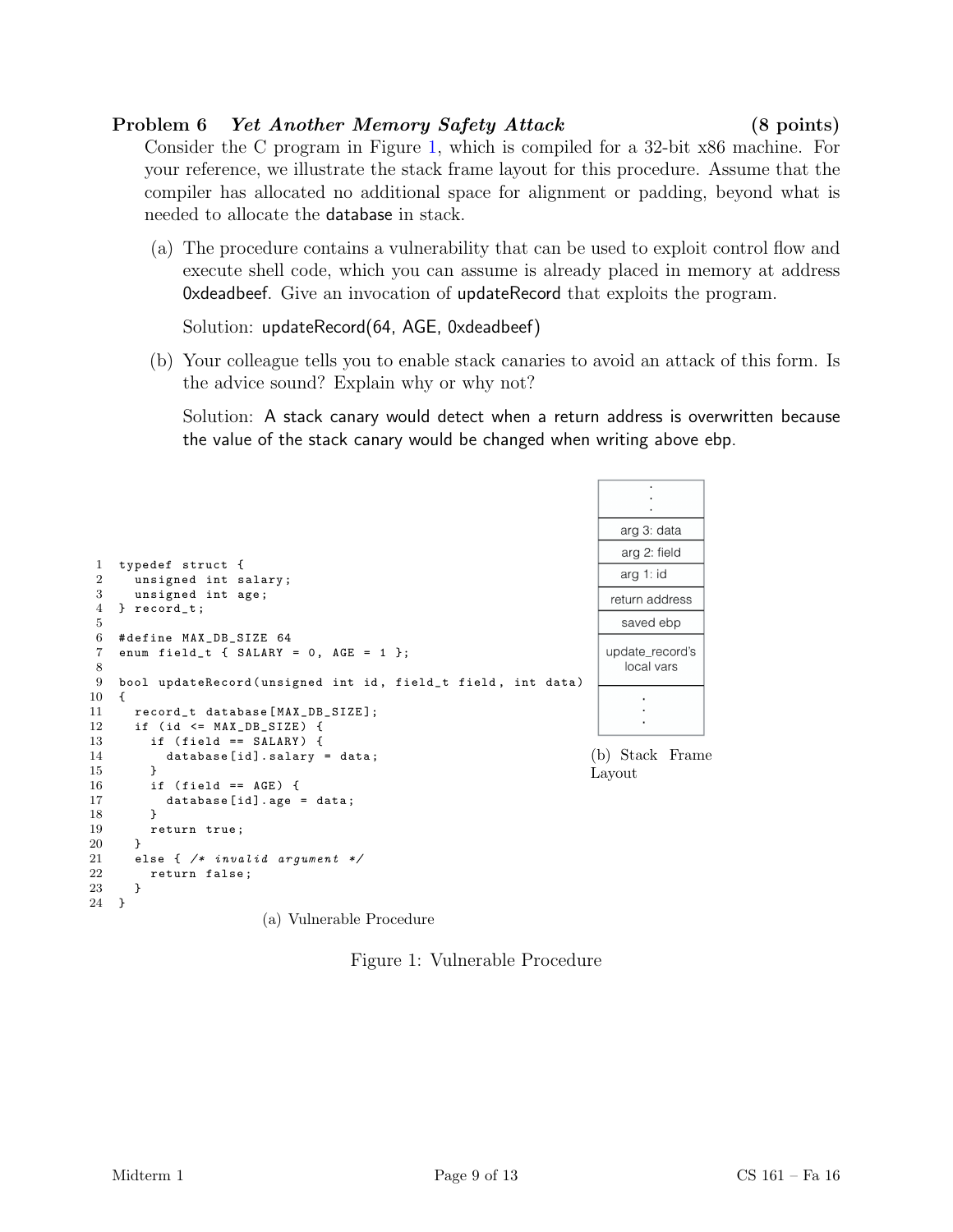# Problem 7 El Gamal (18 points)

Alice is trying to send a message to Bob using El Gamal encryption. They are working modulo some 2048-bit prime  $p$ , using some generator  $q$ . Bob has private key  $b$ , and public key  $B = g<sup>b</sup>$  as normal. However, Alice wants to send a larger message, m to Bob, that is more than 2048 bits long. She is able to split m into two pieces:  $m_1$  and  $m_2$ , where  $m_1$  and  $m_2$  are each integers between 1 and  $p-1$ . If Bob receives  $m_1$  and  $m_2$ , he can easily reconstruct m, so Alice need only focus on sending  $m_1$  and  $m_2$  encrypted to Bob.

Alice and Bob are considering different encryption schemes below. For each encryption algorithm, first determine the corresponding decryption algorithm that would allow Bob to recover m given the ciphertext that he receives. Then determine whether or not the scheme is IND-CPA secure. If you mark a scheme as secure, explain why. If not, show a potential attack/information leak in the scheme.

(a) Alice randomly selects r from  $0, 1, ..., p-2$ . Alice then sends ciphertext  $(g^r, m_1 \times$  $B^r, m_2 \times B^{r+1}$ ). Bob receives the ciphertext as a tuple of  $(R, S_1, S_2)$ .

Decryption algorithm:

Bob can recover  $m_1$  using standard ElGamal decryption  $(m_1 = R^{-b} \times S_1)$ .  $m_2$  can be recovereded by multiplying  $B^{-1} \times S_2$  to get  $m_2 \times B^r$ . From there, Bob can use standard ElGamal decryption, so  $m_2 = B^{-1} \times R^{-b} \times S_2$ .

Secure?:

This is insecure. Given ciphertext  $(R, S_1, S_2)$ , Eve can discover if  $m_1 = m_2$  by checking if  $S_1 \times B = S_2$ . Thus information about m is leaked when using this encryption scheme.

(b) Alice uses a block cipher with 128-bit size blocks. She'll be using this block cipher in CBC mode. Her encryption function,  $E_k(m; IV)$  takes a message of arbitrary length, splits it up into blocks (padding the last block with random bytes), and encrypts the message using her block cipher in CBC mode, using the supplied IV. Her decryption function,  $D_k(c; IV)$  takes ciphertext of arbitrary length and decrypts it, again using her block cipher in CBC mode with the supplied IV.

Alice first randomly selects r from  $0, ..., p-2$ . Alice then independently randomly selects k, IV from  $0, \ldots, 2^{128} - 1$ . Alice does not split up m into  $m_1$  and  $m_2$ , and instead sends ciphertext  $(g^r, k \times B^r, IV, E_k(m; IV))$ . Bob receives the ciphertext as a tuple of  $(R, K, IV, C)$ .

Decryption algorithm:

 $m = D_{R^{-b} \times K}(C; IV)$ . Bob just first decrypts the key k using El-Gamal, and then uses the provided AES-CBC decryption algorithm to decrypt the ciphertext.

Secure?:

Solution: This is secure. This encryption scheme can be decomposed into two parts - Alice first encrypts a randomly generated key k using ElGamal encryption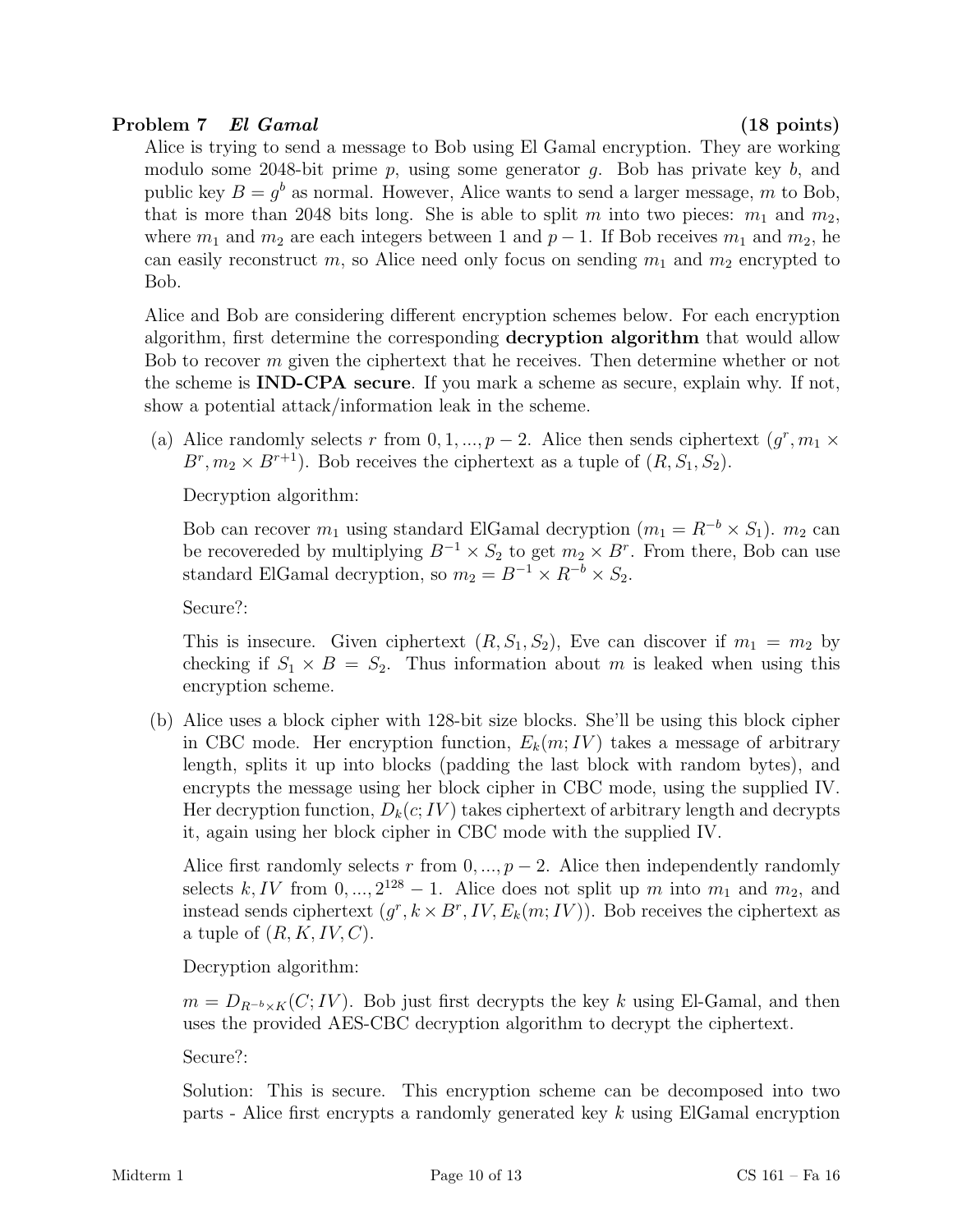and sends this to Bob. Eve gets no information about  $k$  since ElGamal is IND-CPA secure. Then Alice encrypts her message using a block cipher keyed with the previously generated  $k$  in CBC mode, which is IND-CPA secure as long as the IV is randomly generated.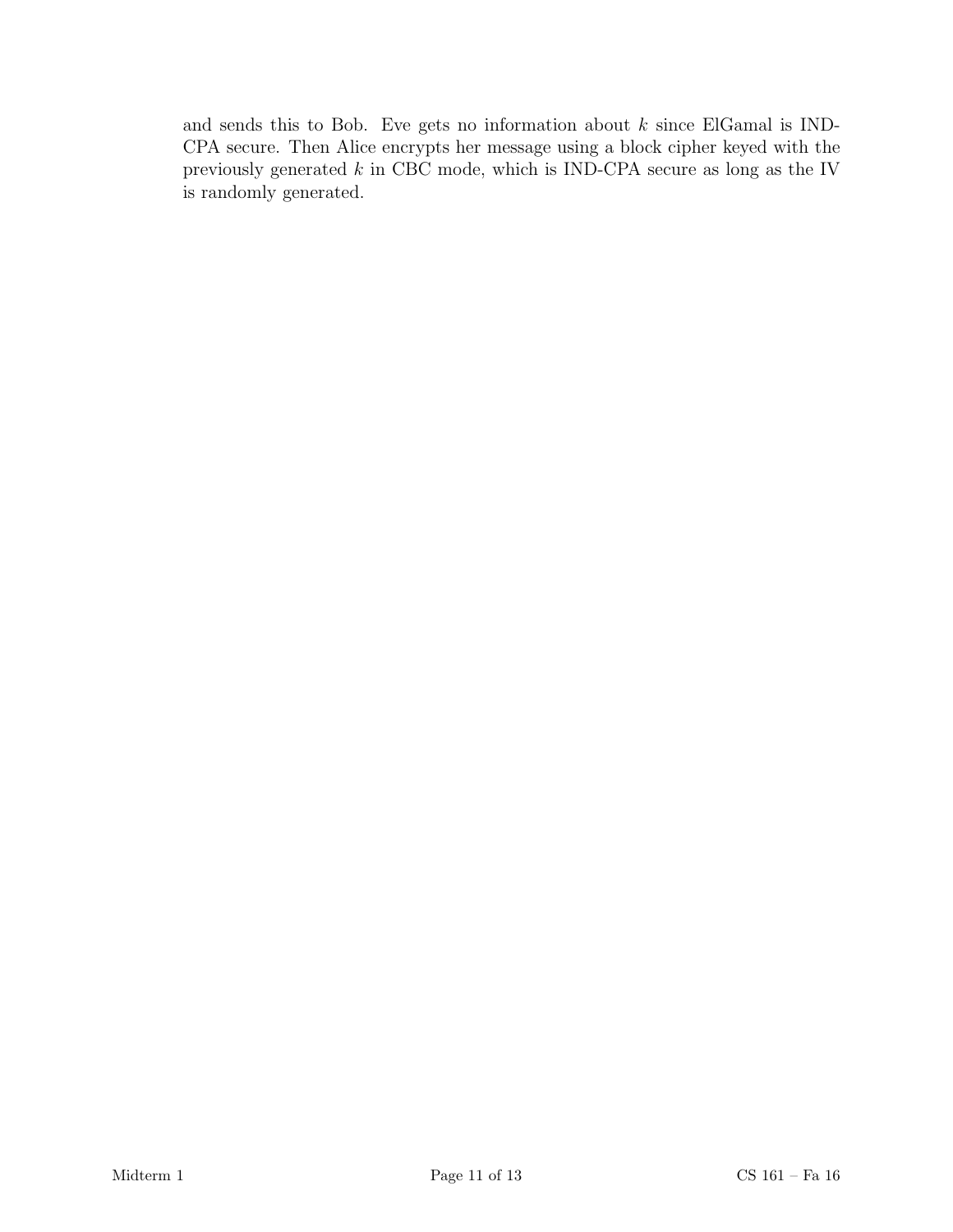### Problem 8 Reasoning about code (12 points)

Eve is working on some code to help break a rudimentary cryptosystem. She needs to combine two strings according to a given formula, for example:

```
char out [80];
mix ( out , " abcdef " , " 123456 " , " LRLLRRLLLRRR " );
printf ("%s\n", out); // a1bc23def456
```
Here is her code so far:

```
1 void mix ( char * mixture, char * left, char * right, char * formula) {
2 size_t n = strlen (formula), li = 0, ri = 0;<br>3 for (size t i = 0; i < n; i++) {
      for (size_t i = 0; i < n; i++) {
4 switch (formula[i]) {
5 case 'L':<br>6 mixture
           mixture[i] = left[i++];7 break;<br>8 case 'R'
         case 'R':
9 mixture[i] = right[ri++];10 break ;
11 }
\begin{array}{ccc} 12 & & \rightarrow \\ 13 & & \text{m} \end{array}mixture[n] = ' \0';14 }
```
It works okay on some of her own tests, but when Eve let her friend Mallory try it out, she heard that it crashes and gives strange results on some inputs.

"You're just using it wrong," Eve complains to Mallory, "I'm going to have to spell out the preconditions, postconditions, and invariants, aren't I?"

(a) What preconditions for mix ensure that it won't crash and won't output any strange characters?

Solution:

You have some wiggle room for the strictness of conditions. However, we require that Eve's example invocation works (notably,  $\text{strlen}(\text{left}) < \text{strlen}(\text{formula})$ ). We accepted many different wordings as well. Here is an example that would receive full credit.

All arguments are not NULL, formula is null-terminated, mixture is at least as long as formula (including null terminators), formula contains only 'L' and 'R', left is at least as long as the number of 'L's in formula, right is at least as long as the number of 'R's in formula

(b) What are the loop invariants that hold on line 4 (including for left and right), provided that the preconditions hold?

Solution:

Notice that in the last few iterations in Eve's example,  $li = strlen(left)$ 

 $0 \leq i \leq n$ , formula[i]  $\in \{L', 'R'\}, 0 \leq li, 0 \leq ri, li \leq \text{strlen}(\text{left})$  if formula[i] = 'L',  $ri <$  strlen(right) if formula[i] = 'R'

(c) What postconditions hold, provided that the preconditions hold?